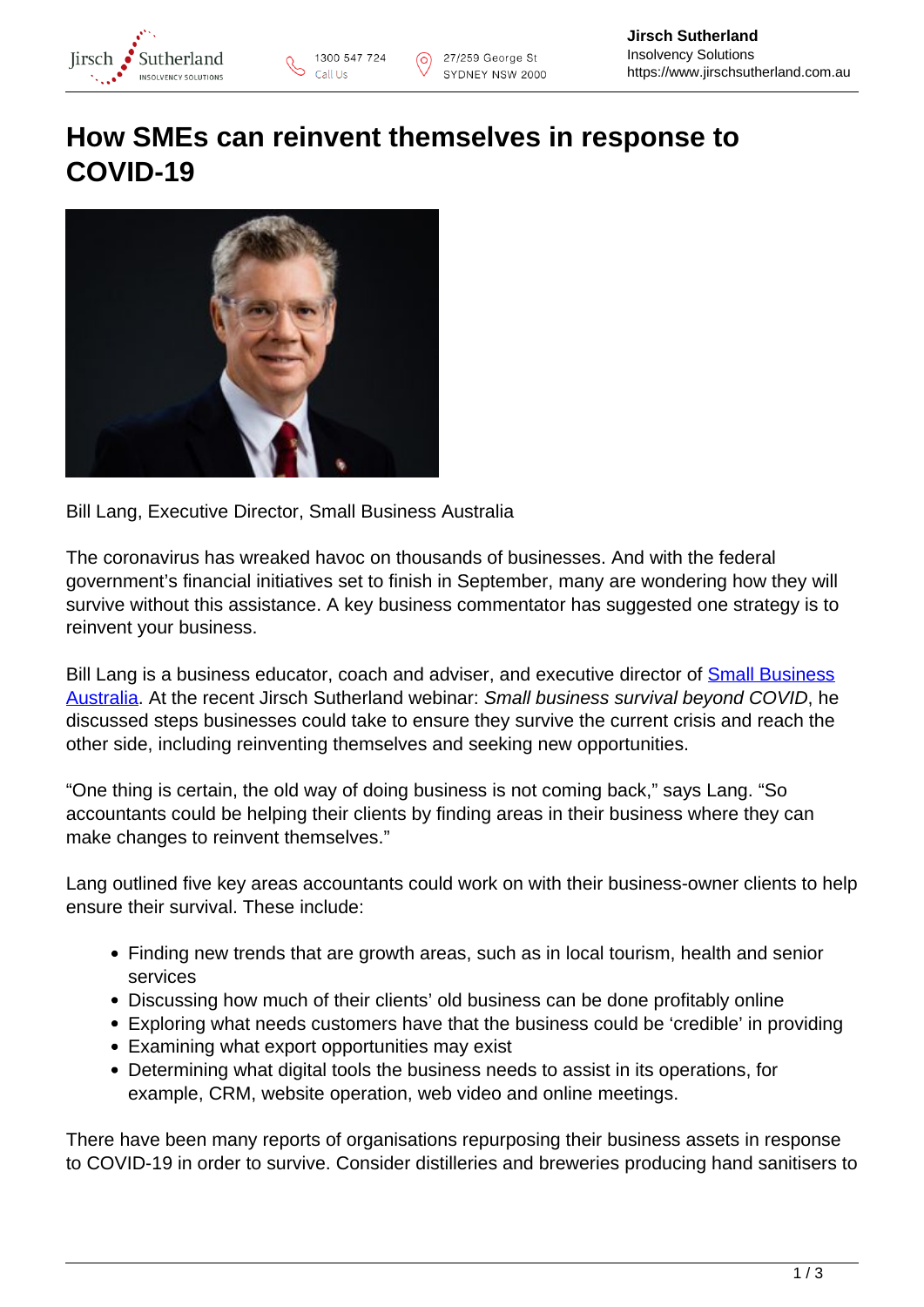

meet demand, and florists adding fruit and vegetable deliveries to their product mix as demand for online shopping increases.

## **Explore new options**

Lang says accountants should be proactively helping businesses during this time to explore new options, better understand their cash flow and how to reduce costs, and how to maximise the current government initiatives.

"But some of the best advice can also come from the business's existing customers," he says. "Accountants need to ensure their clients are communicating regularly with their customers so they can understand what their plans are, to determine the future demand for their products and services. They need to know whether their customers will be returning. Communicating with customers is the best market research they can do."

He adds, understanding their customers' plans will give a business more confidence to make changes to their own operations and will provide greater precision in terms of forecasting revenue, costs and hopefully positive cash flow.

And Lang says it's crucial for businesses to get online if they haven't already. "More than ever customers want to deal with companies that have websites where they can buy a product or book a service," he says. "Having tools such as Zoom so businesses can conduct online meetings is important not only for businesses but also for accountants, so they can communicate easily with their clients."

Lang says offering online services are no longer something that is "nice to have", it is a "must have".

"We have to operate under the assumption that there may not be a cure for COVID or that a different type of coronavirus may hit at any time," he says. "People are also becoming more comfortable working from home so businesses need to have the capability to deal with clients and suppliers online."



Chris Baskerville, Jirsch Sutherland Partner